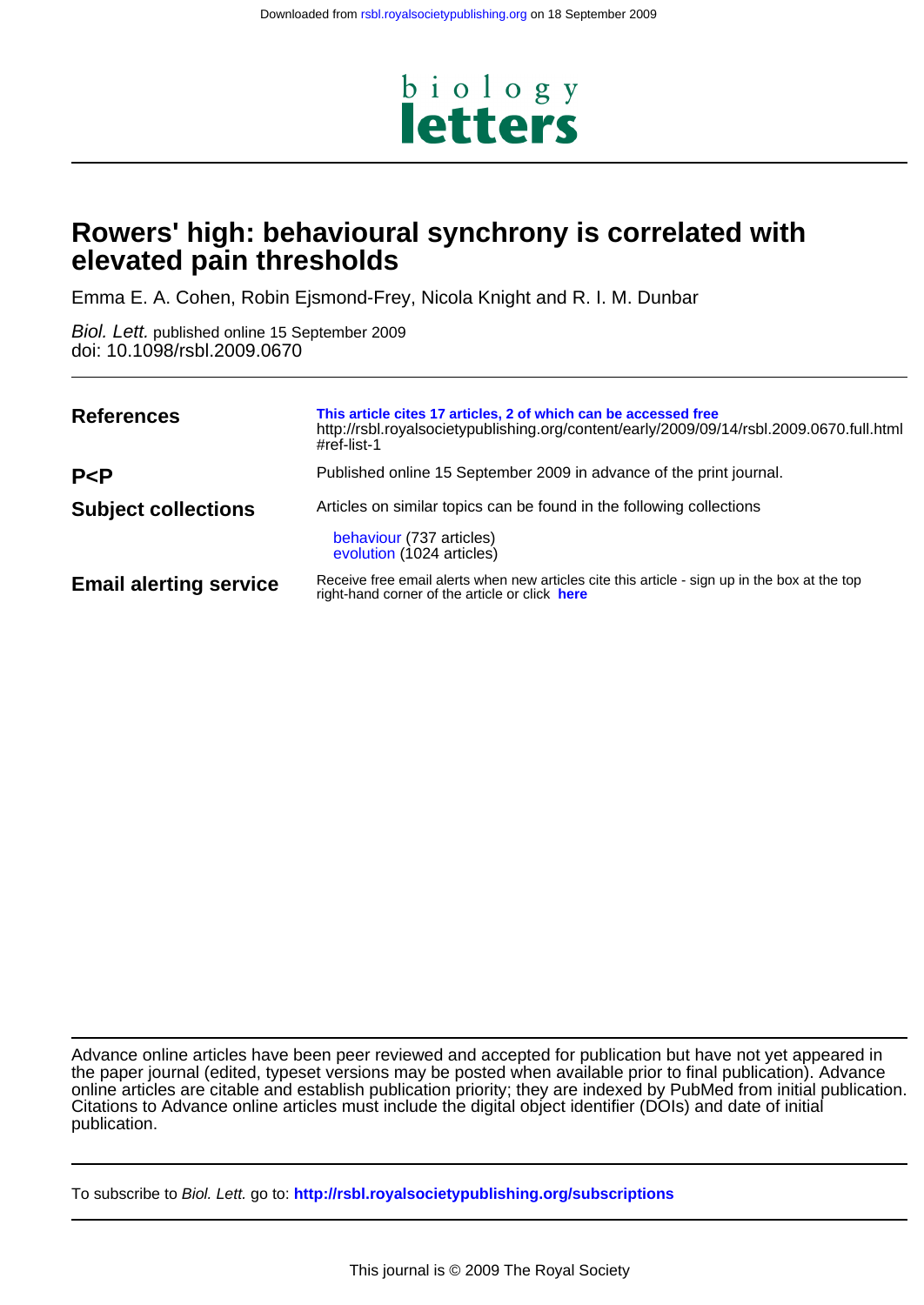

Biol. Lett. doi:10.1098/rsbl.2009.0670 Published online

# Rowers' high: behavioural synchrony is correlated with elevated pain thresholds

## Emma E. A. Cohen<sup>1,\*</sup>, Robin Ejsmond-Frey<sup>1</sup>, Nicola Knight<sup>1,†</sup> and R. I. M. Dunbar<sup>1,2</sup>

<sup>1</sup> Institute of Cognitive and Evolutionary Anthropology, University of Oxford, 64 Banbury Road, Oxford OX2 6PN, UK <sup>2</sup> British Academy Centenary Research Project, Institute of Cognitive and Evolutionary Anthropology, University of Oxford, 64 Banbury Road, Oxford OX2 6PN, UK \*Author for correspondence ([emma.cohen@anthro.ox.ac.uk](mailto:emma.cohen@anthro.ox.ac.uk)). [†](mailto:emma.cohen@anthro.ox.ac.uk)

[Nicola Knight died in June 2009 during the final revisions to this paper.](mailto:emma.cohen@anthro.ox.ac.uk)

Physical exercise is known to stimulate the release of endorphins, creating a mild sense of euphoria that has rewarding properties. Using pain tolerance (a conventional non-invasive assay for endorphin release), we show that synchronized training in a college rowing crew creates a heightened endorphin surge compared with a similar training regime carried out alone. This heightened effect from synchronized activity may explain the sense of euphoria experienced during other social activities (such as laughter, music-making and dancing) that are involved in social bonding in humans and possibly other vertebrates.

Keywords: endorphins; rowing; synchronized performance; euphoria

#### 1. INTRODUCTION

Physical exercise is known to stimulate the release of endogenous opioids (endorphins) [\(Howlett](#page-3-0) et al. [1984;](#page-3-0) Seeger et al[. 1984](#page-3-0); [Harbach](#page-3-0) et al. 2000; [Madsen](#page-3-0) et al. 2007; [Boecker](#page-3-0) et al. 2008). Psychologically, endorphin release is experienced as a mild opiate 'high', a corresponding feeling of well-being, and light analgesia [\(Belluzi & Stein 1977;](#page-3-0) [Stephano](#page-3-0) et al[. 2000](#page-3-0)), reflecting the role that endorphins play as part of the pain control system. Endorphins have been explicitly implicated in the processes of social bonding, especially in primates and humans [\(Keverne](#page-3-0) et al[. 1989](#page-3-0); [Nelson & Panksepp 1998;](#page-3-0) [Depue &](#page-3-0) [Morrone-Strupinsky 2005;](#page-3-0) [Dunbar in press\)](#page-3-0), although the mechanisms involved remain unclear. However, there is evidence to suggest that engaging in coordinated physical exercise with another individual gives rise to a heightened sense of social bonding compared to engaging in less energetic activities ([Durkheim](#page-3-0) 1915/[1965;](#page-3-0) [McNeill 1995;](#page-3-0) [Mueller](#page-3-0) et al. 2003; [Ehrenreich 2006\)](#page-3-0).

We tested for an enhanced opioidergic effect from behavioural synchrony in a group of rowers who trained and competed together as a squad in a world class sweep-oar racing 'eight'. Competitive rowing is an ideal activity to test for such an effect because success is dependent on the extent to which the individual members of a crew can synchronize their strokes and not just on power output. Of particular importance for our study is the fact that the ergometer rowing machines on which crews train in the gym allow individuals to 'row' alone as well as in virtual boats, thus standardizing many of the contextual variables that might otherwise be difficult to control on the river.

Owing to the blood–brain barrier, direct measurement of brain endorphin levels is possible only through an invasive lumbar puncture [\(Dearman &](#page-3-0) [Francis 1983;](#page-3-0) [Boecker](#page-3-0) et al. 2008). We therefore followed conventional practice and assayed central endorphin release by measuring pain threshold, a widely used assay for central nervous system endorphin uptake ([Zillman](#page-3-0) et al. 1993; [Jamner & Leigh 1999](#page-3-0)). We take for granted the fact that physical exertion triggers endorphin release, thereby elevating pain thresholds, and compare the difference in pain threshold before and after individual training with the difference before and after group training in a within-subject design.

#### 2. MATERIAL AND METHODS

Twelve male athletes (mean age  $24.25 \pm 3.769$  s.d.) were recruited from the University of Oxford Boat Club squad (a total of 16 athletes who provide the pool for the University's two principal eight-man rowing crews, the Blue and Goldie boats). All were non-smokers. Testing took place over a two-week period and was coordinated with the athletes' normal training schedule on the ergometers in the gym. Subjects were tested during the same week in an individual and a group training condition, with each subject repeating these test sessions again the following week (identified herein as sessions 1 and 2). In individual trials, subjects trained and were tested alone at different times/days from all others; in group trials, carried out on a different day from the individual trials, the 12 subjects were divided into two groups of six who worked out together as a virtual boat, working in synchrony. In each trial, athletes completed 45 min of continuous rowing on the ergometers. Power output, measured as an average 500 m split (time taken to row 500 m), was recorded in the first session and athletes were asked to replicate this in each of the subsequent trials (something that can be controlled relatively easily by the athlete because it is largely determined by stroke frequency, this normally being set by the rower in 'stroke' position in a boat).

We measured pain threshold using a Medisave Littman Classic II sphygmomanometer (blood pressure cuff). Following convention, the cuff was inflated on the participants' non-dominant arm, above the elbow, to induce ischaemic pain. All testing took place between 5 and 10 min following training and was conducted out of view of any other athletes. Pressure was increased at a rate of 10 mm  $Hg s^{-1}$  by gentle pumping and participants were instructed to indicate the point at which they felt discomfort by saying 'now'. The level of pressure where pain was reported was recorded to the nearest 5 mm Hg and the cuff deflated immediately. In group sessions, two experimenters were used to reduce the delay on testing after the end of rowing sessions.

One subject was dropped from the main analyses because his pain threshold differences was 5.12 s.d. below the mean for all subjects and sessions combined in session 2, and 3.11 s.d. below the mean in session 1. He also recorded lower than all other subjects on a motivation scale on all four trials and lowest on a readiness scale in three of four trials (in each case, a  $1-7$  Likert scale that each subject completed before the start of each training session), suggesting that he was below psychological and/or physical par during the testing period.

### 3. RESULTS

We first test power outputs across the individual and group conditions to ensure that they do not vary across trials. Differences between the individual and group conditions were not significant (ANOVA:  $F_{3,44} = 0.005$ ,  $p \approx 1.0$ ; session 1: mean solo-group difference = -0.07,  $t_{11}$  = -1.19,  $p = 0.087$ ; session 2: mean difference = -0.08,  $t_{11} = -1.92$ ,  $p = 0.082$ ). Differences in pain threshold between trials could not,

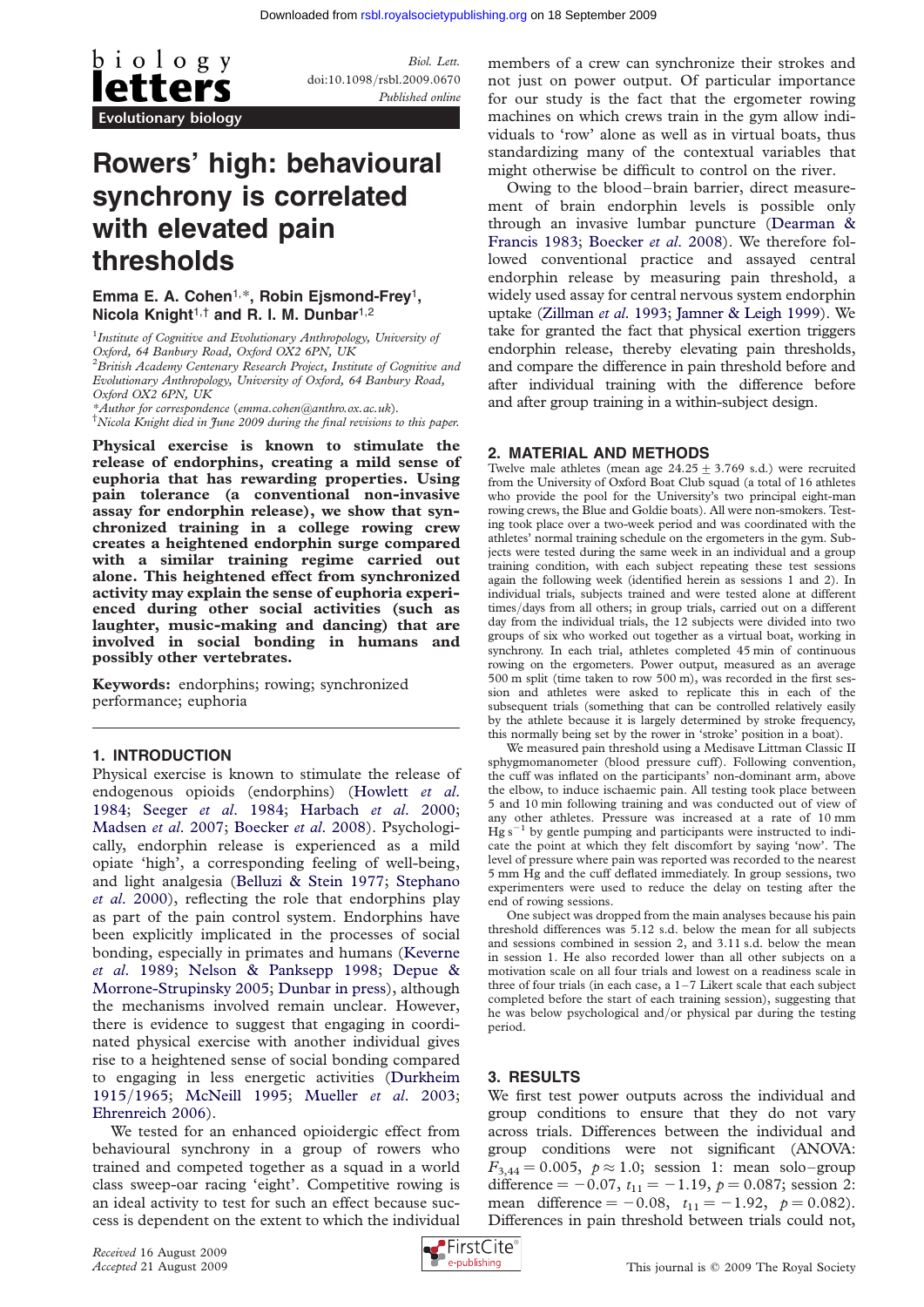therefore, be owing to differential work effort. In addition, as expected from the endorphin hypothesis, there was a significant increase in pain threshold following exercise in all conditions (one sample t-tests against null hypothesis that  $\delta = 0$  mm Hg: individual trials, mean change  $\delta = 5.63$  mm Hg,  $t_{23} = 3.87$ ,  $p = 0.001$ ; group trials, mean change  $\delta = 11.04$  mm Hg,  $t_{23} =$ 3.41,  $p = 0.002$ ; the results are also significant for each session analysed separately). Finally, to check that there was no confound or carry-over effect owing to trial order, we compared the changes in pain threshold in the individual condition between sessions 1 and 2: they were not significantly different (figure 1: matched pairs  $t_{11} = 0.13, p = 0.903$ .

Figure 1 plots the distribution of pre- to post-pain threshold changes for individual and group trials for each session. To test for an increase in pain threshold from the individual to the group trials while controlling for individual subjects, we plotted the change in pre- to post-pain threshold for group trials against the equivalent values separately for individual sessions. For the two sessions combined, the slope parameter  $b_{obs} =$ 0.31 does not differ from the null hypothesis of  $b = 0$  $(r = 0.138, t_{22} = 0.66, p = 0.519)$  but the intercept  $a<sub>obs</sub> = 9.31$  mm Hg is significantly greater than  $a = 0$  $(t_{22} = 2.21, p = 0.038)$ : group trial pain threshold changes are significantly elevated above those for individual trials. To check that this was not owing to pseudoreplication, we repeated the analysis for each session separately and combined the results using Fisher's log-likelihood method ([Sokal & Rolf 1969](#page-3-0)). This confirms that, taken together, the slope parameters do not differ significantly from  $b = 0$  (using twotailed p-values:  $\chi^2 = 5.50$ , d.f. = 2 × number of tests =  $4, p = 0.240$ ) but the intercepts are significantly greater than  $0$  (using one-tailed  $p$ -values to test a directional hypothesis:  $\chi^2 = 11.24$ , d.f. = 4,  $p = 0.024$ ). To check these results, we ran a paired-sample  $t$ -test comparing the difference in pain threshold between individual and group trials for each session separately: in both cases, the difference was significant (session 1:  $t = 2.52$ ,  $p = 0.016$ ; session 2:  $t = 4.08$ ,  $p = 0.001$ ;  $d.f. = 10$  in each case, with one-tailed tests for a directional hypothesis).

#### 4. DISCUSSION

These results indicate that, compared with training alone, group training significantly increases pain threshold, suggesting that synchronized activity somehow heightens opioidergic activity. We can rule out the possibility that this effect might have been owing to elevated work rates in the group condition because the rowers' power output was not significantly different in the two conditions in either session. We can also rule out any experiential or order confounds because pain thresholds did not differ between the two sessions. Thus, the heightened effect in the group condition appears to have been owing in some way to the effect of working together as a highly coordinated team. Positron emission tomography scanning has shown that, in the equivalent 'runners' high', opioid uptake is specific to the limbic/paralimbic areas and the prefrontal cortex, areas associated explicitly with affect



Figure 1. The median (with 50 and 95% ranges) change in pain threshold (pre- to post-exercise, in mm Hg) as measured by the blood pressure cuff test in the individual and group training conditions for each of the two sessions. Circles indicate outliers.

(mood), rather than the reward system ([Boecker](#page-3-0) et al. [2008\)](#page-3-0).

The exact features of group activity that generate this effect are unknown. While it is possible that the effect on pain threshold of being in a group is independent of (and additive with) the opioid-mediated effect of exercise, we favour the simpler explanation that group exercise stimulates greater opioid production. Because coordination and tight behavioural synchrony are crucial in the national-level competitions in which these crews compete, it seems likely that feedback from specific behavioural aspects such as synchronicity from coordinated rowing-action timing and/or the achievement of overall group effort goals is involved. In humans, synchronized physical activity elevates mood and enhances a sense of social bonding [\(Mueller](#page-3-0) et al[. 2003](#page-3-0)). Laughter, music and many religious rituals are also strongly synchronized activities associated with physical effort and a similarly strong sense of euphoria ([Durkheim 1915](#page-3-0)/1965; [McNeill 1995;](#page-3-0) Dunbar [2003](#page-3-0), [2004](#page-3-0), [2008](#page-3-0); [Ehrenreich 2006\)](#page-3-0). There is some experimental evidence to suggest that at least laughter and music also trigger the release of opioids ([Dunbar 2004;](#page-3-0) [Kastastis 2006;](#page-3-0) [MacDonald 2007\)](#page-3-0). Synchronized activity (including both singing and walking) has been shown to enhance cooperativeness and generosity in public good games [\(Wiltermuth &](#page-3-0) [Heath 2009](#page-3-0)); enhanced endorphin surges in the context of synchronized performance might explain the positive effect commonly associated with these activities [\(Provine 2000](#page-3-0); [Ehrenreich 2006](#page-3-0)) and, in turn, the greater willingness to behave altruistically towards those with whom one performs such activities. Group-activity-generated endorphin release may thus play a similar role in bonding human social groups ([Dunbar 2008\)](#page-3-0) as grooming plays in dyadic bonding in primates [\(Keverne](#page-3-0) et al. 1989).

Endorphins are thought to underpin social bonding in primates ([Dunbar in press;](#page-3-0) [Keverne](#page-3-0) et al. 1989; Broad et al[. 2006](#page-3-0)). Although there are reasons for believing that the endorphin bonding mechanism might be specific to primates ([Dunbar in press;](#page-3-0) Broad et al[. 2006\)](#page-3-0), the possibility that these effects